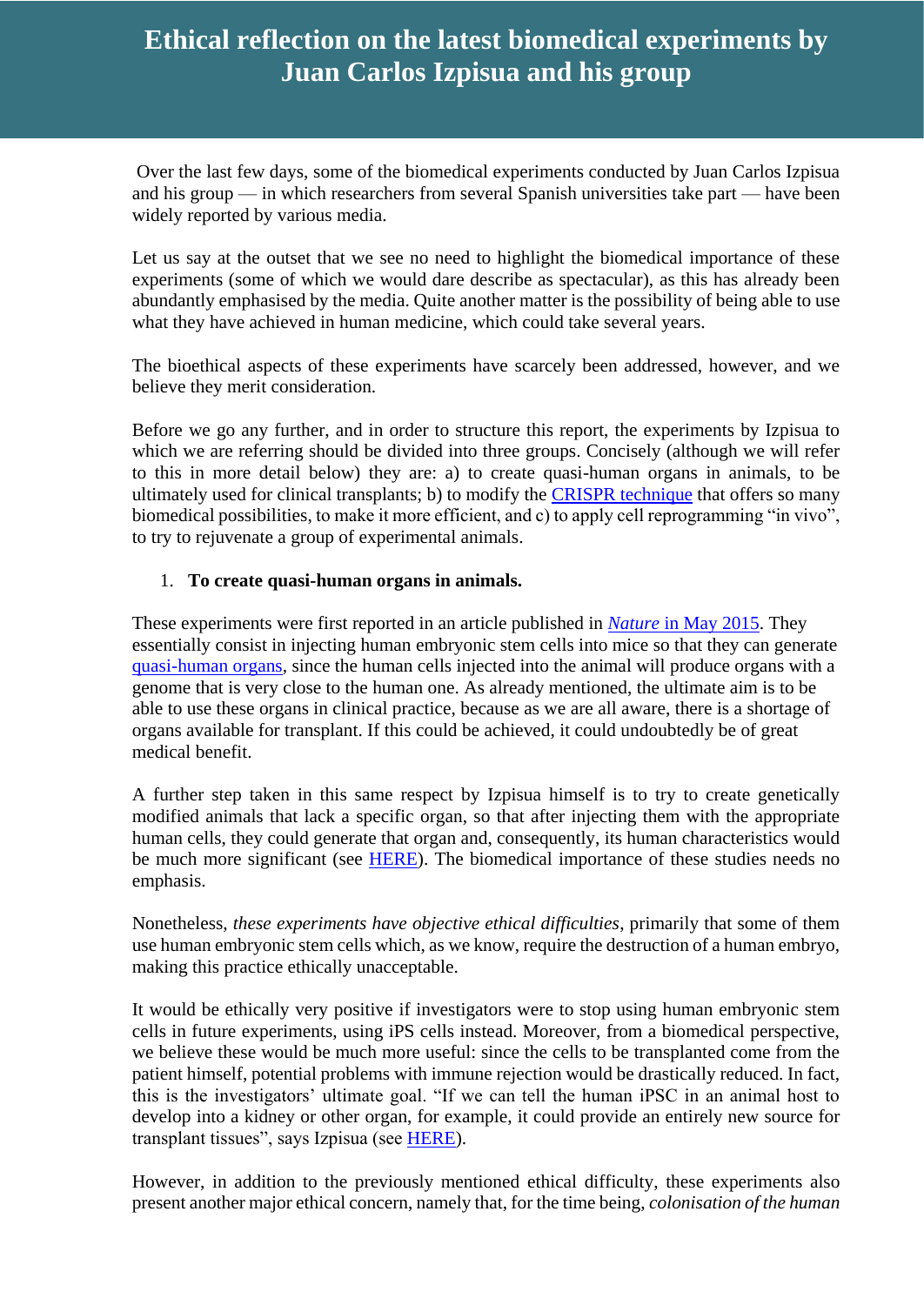*cells* implanted in the animal in organs other than the one to be produced is not fully controlled (see [HERE\)](https://www.scientificamerican.com/article/tissue-mash-up-a-q-a-with-juan-carlos-izpisua-belmonte/), and moreover, this colonisation could even reach the animal's brain. If this were to happen, animals could be generated with a quasi-human brain, and this, regardless of whether embryonic stem cells or iPS cells are used, has negative ethical implications. The potential to colonise the reproductive organs is also worrisome, since it could eventually result in the generation of human gametes in the animal. As a result, human gametes could be obtained from two animals of a different sex, and from these, a human being. This is ethically unacceptable.

We hardly need stress the ethical difficulty that this entails, which in September 2015, led the United States National Institutes of Health (NIH) to announce that they would not fund research in which human pluripotent cells were introduced into non-human vertebrate animal embryos, while they considered a possible policy revision in this area (see [HERE\)](https://grants.nih.gov/grants/guide/notice-files/NOT-OD-15-158.html). However, a group of American investigators published a [letter in](http://science.sciencemag.org/content/350/6261/640.1) *Science* which they expressed their opposition to curbing these experiments. Eventually  $-$  and as yet without solving the problem  $-$  in September 2016, the [NIH awarded Izpisua](https://commonfund.nih.gov/pioneer/recipients16) a grant that guarantees up to 2.5 million US dollars to cover the direct costs of these experiments for 5 years…

Apart from the above, Izpisua's group is continuing with this line of research, even using larger animals, especially pigs, in the hope that the organs created might be more useful in human medicine due to their larger size (see [HERE\)](https://www.scientificamerican.com/article/tissue-mash-up-a-q-a-with-juan-carlos-izpisua-belmonte/).

As far as we are aware, the experiments with pigs (as regards both animals that can be called "wild-type", i.e. not genetically modified, and genetically modified animals) have not yet been published but, according to one member of the research group (see [HERE\)](http://www.elmundo.es/papel/historias/2016/07/04/5775364346163f9e0e8b4613.html), "seven piglets" with quasi-human organs have already been produced.

In summary, these are experiments that offer great biomedical prospects, but which also present *objective ethical difficulties*.

## 2. **Experiments to try to make the CRISPR technique more efficient.**

As is well known, the CRISPR system is an innovative biomolecular technique based on a natural bacterial system of adaptive response to viruses, used to perform programmed gene editing in different cell types.

However, this technique has difficulty integrating transgenes into non-dividing cells, which compose most adult tissues. Now, Izpisua and his group (see [HERE\)](http://www.nature.com/nature/journal/v540/n7631/full/nature20565.html) have proposed a modification that essentially consists in combining CRISPR with a gene repair system present in the cells themselves (non-homologous end joining or NHEJ), obtaining a personalised insertion package that they call homology-independent targeted integration (HITI). As proof of concept of the therapeutic potential of the method, its efficacy in improving visual function in rats with retinitis pigmentosa was demonstrated.

From a biomedical point of view, this is an unquestionable advance, but the use of human embryonic stem cells to achieve these goals makes these experiments ethically unacceptable.

## 3. **Application of cell reprogramming "in vivo" to prevent aging.**